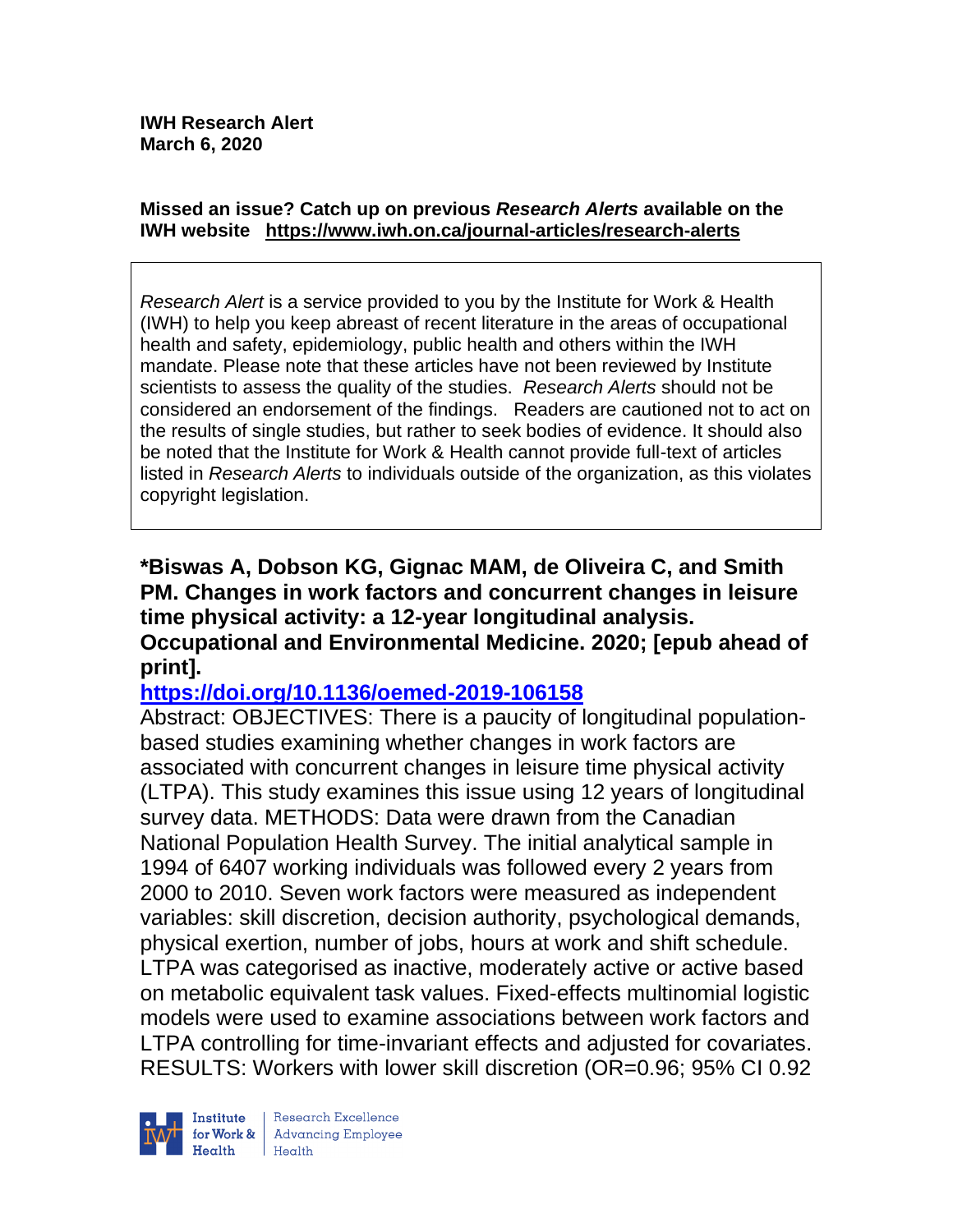to 0.99), higher psychological demands (OR=0.95; 95% CI 0.92 to 0.99), higher physical exertion (OR=0.93; 95% CI 0.88 to 0.99) and longer work hours (OR=0.97; 95% CI 0.95 to 098) were associated with a lower odds of transitioning from inactive to active and moderately active. There was no evidence of effect modification by age or sex. CONCLUSION: Results suggest that as participants' skill discretion decreased, and their physical and psychological demands, and work hours increased, their likelihood of becoming more active and moderately active also decreased, supporting the value of targeting improvements in these work factors for physical activity interventions

**\*Samosh D. The three-legged stool: synthesizing and extending our understanding of the career advancement facilitators of persons with disabilities in leadership positions. Business & Society. 2020; [epub ahead of print]. <https://doi.org/10.1177/0007650320907134>** 

**\*Tompa E, Samosh D, and Boucher N. Skills gaps, underemployment, and equity of labour-market opportunities for persons with disabilities in Canada. The Public Policy Forum; The Future Skills Centre; The Diversity Institute; 2020. [https://ppforum.ca/wp-content/uploads/2020/01/SkillsGap-](https://ppforum.ca/wp-content/uploads/2020/01/SkillsGap-Disabilities-PPF-JAN2020-Feb6.pdf)[Disabilities-PPF-JAN2020-Feb6.pdf](https://ppforum.ca/wp-content/uploads/2020/01/SkillsGap-Disabilities-PPF-JAN2020-Feb6.pdf)**

**Bejan A, Xi M, and Parker DL. Outcomes of a safety and health educational intervention in auto body and machine tool technologies vocational college programs: the technical education curricula for health and safety (techs)study. Annals of Work Exposures and Health. 2020; 64(2):185-201. <https://doi.org/10.1093/annweh/wxz092>** 

Abstract: Technical Education Curricula for Health and Safety (TECHS) is a research collaboration between safety and health professionals and vocational instructors in three Minnesota colleges. Curriculum materials, including full and refresher modules with of classroom presentations, lab activities, homework, and quizzes, were developed for auto body collision technology (ABCT) and machine tool technology (MTT) programs. Curricula were implemented during the 2015-2018 academic years. Graduates' safety-related knowledge,



| Research Excellence Finantium Research Excellence<br>
Finantium Research Employee<br>
Realth Health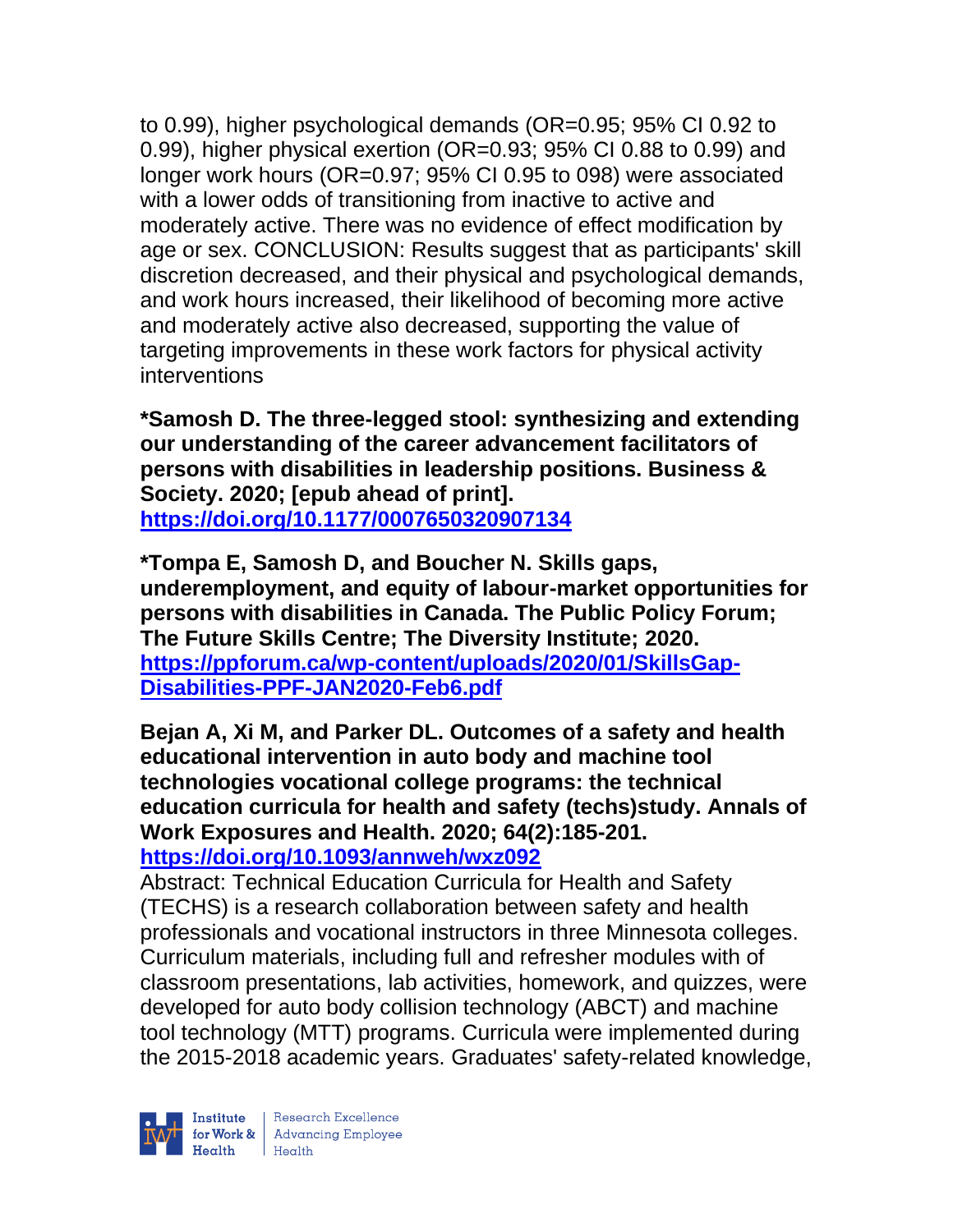skills, work practices, and workplace safety climate were assessed 1 year postgraduation using an electronic survey. Responses were received from 71 ABCT and 115 MTT graduates. Classroom presentations were used consistently throughout the study. Instructors cited a lack of time as the main barrier to using other materials (lab activities, homework, and quizzes). Graduates with TECHS instruction had significantly greater safety-related knowledge overall (both trades) as well as in two topic areas: eye and respiratory protection (ABCT) and hearing protection and machine guarding (MTT). Our data confirm that nearly all graduates consistently engage in practices such as use of safety glasses, hearing protection, and respirators, use of machine guards, material handling strategies. At 1 year postgraduation, MTT graduates' work practices related to machine guarding improved significantly. Graduates with TECHS instruction had improved in about half of the work practices, but statistical significance was not achieved. Graduates' self-reported work practices were not significantly correlated with their knowledge or skills. Work practices variability was best explained by graduates' attitudes toward safety rules and their rating of the workplace safety climate. TECHS findings confirm that classroom instruction alone has little impact on graduates' work practices. We propose institutions formalize their commitment to safety and health education by earmarking teaching time for this subject and providing assistance to instructors to facilitate curricula integration. Instructors would benefit from learning more about trade-specific safety and health, and adult education teaching methods. Additional research is needed to understand how students' attitudes toward safety change during vocational college attendance and the first year of employment in the trade, explore implementation supports and barriers at institutional and instructor levels, and assess educational effectiveness beyond the end of the academic program. The entire curricula are available on the study website www.votechsafety.net

#### **Berkovic D, Ayton D, Briggs AM, and Ackerman IN. "I would be more of a liability than an asset": navigating the workplace as a younger person with arthritis. Journal of Occupational Rehabilitation. 2020; 30(1):125-134. <https://doi.org/10.1007/s10926-019-09853-2>**

Abstract: Purpose Over half the population in Australia with arthritis



 $\begin{tabular}{|l|} Institute & Research Excellence \\ \hline for Work & Advancing Employee \\ Health & Health \\ \end{tabular}$ | Research Excellence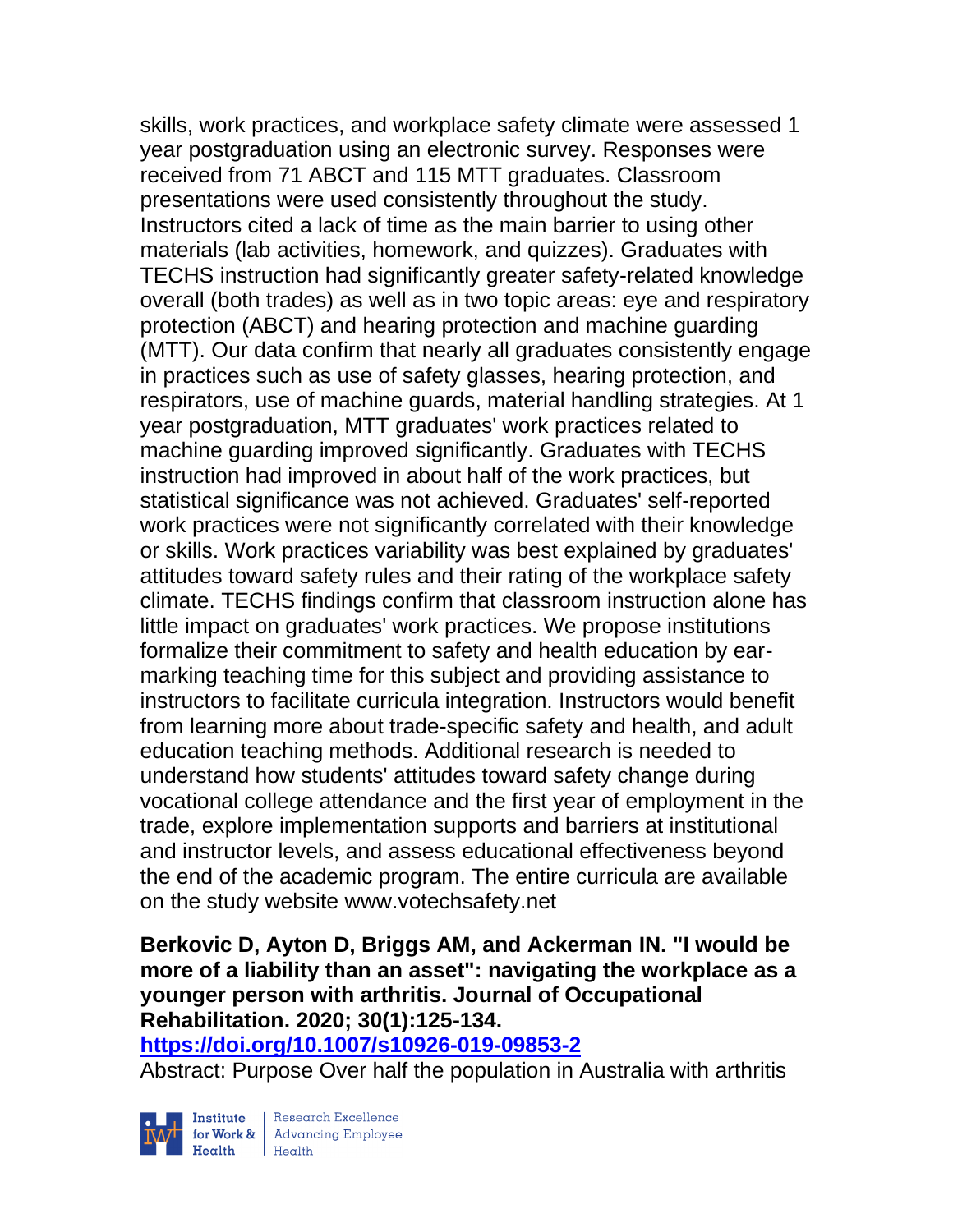and other musculoskeletal conditions is aged 25-64 years. This reflects the peak income-earning years for most, yet little research has examined the influence of arthritis on work issues specific to younger people. The aim of this research was to examine the workrelated experiences of younger people (defined as those aged 18-50 years). Methods A qualitative exploratory design was used. Participants with inflammatory arthritis or osteoarthritis were recruited from the community, including urban and rural settings. An interview guide was based on the World Health Organization's International Classification of Functioning, Disability and Health. Deductive and inductive coding techniques were used to identify emerging workrelated themes from the data. Results Semi-structured interviews were conducted with 21 younger people (90% female) with a mix of arthritis conditions, vocational backgrounds and career stages. Three themes were identified: (1) the perceived impacts of arthritis on career trajectories, (2) the impacts of arthritis on participants' workplace environment, employers, and colleagues, and (3) the personal toll of working with arthritis. The personal toll of working with arthritis relates to the arthritis-attributable impacts of physical and psychological symptoms on productivity and presenteeism in the workplace. Conclusion Younger people with arthritis experience numerous challenges at key stages of their careers, from career planning through to productive working. This can be used to inform workplace accommodations for people with arthritis and increase awareness of likely barriers to work productivity among colleagues, employers and clinicians

#### **Evanoff BA, Rohlman DS, Strickland JR, and Dale AM. Influence of work organization and work environment on missed work, productivity, and use of pain medications among construction apprentices. American Journal of Industrial Medicine. 2020; 63(3):269-276.**

# **<https://doi.org/10.1002/ajim.23078>**

Abstract: BACKGROUND: Construction is among the most dangerous industries. In addition to traditional hazards for workplace injury and illness, other threats to health and well-being may occur from work organization and work environment factors, including irregular employment, long commutes, long work hours, and employer policies regarding health and safety. These nontraditional



| Research Excellence Finantium Research Excellence<br>
Finantium Research Employee<br>
Realth Health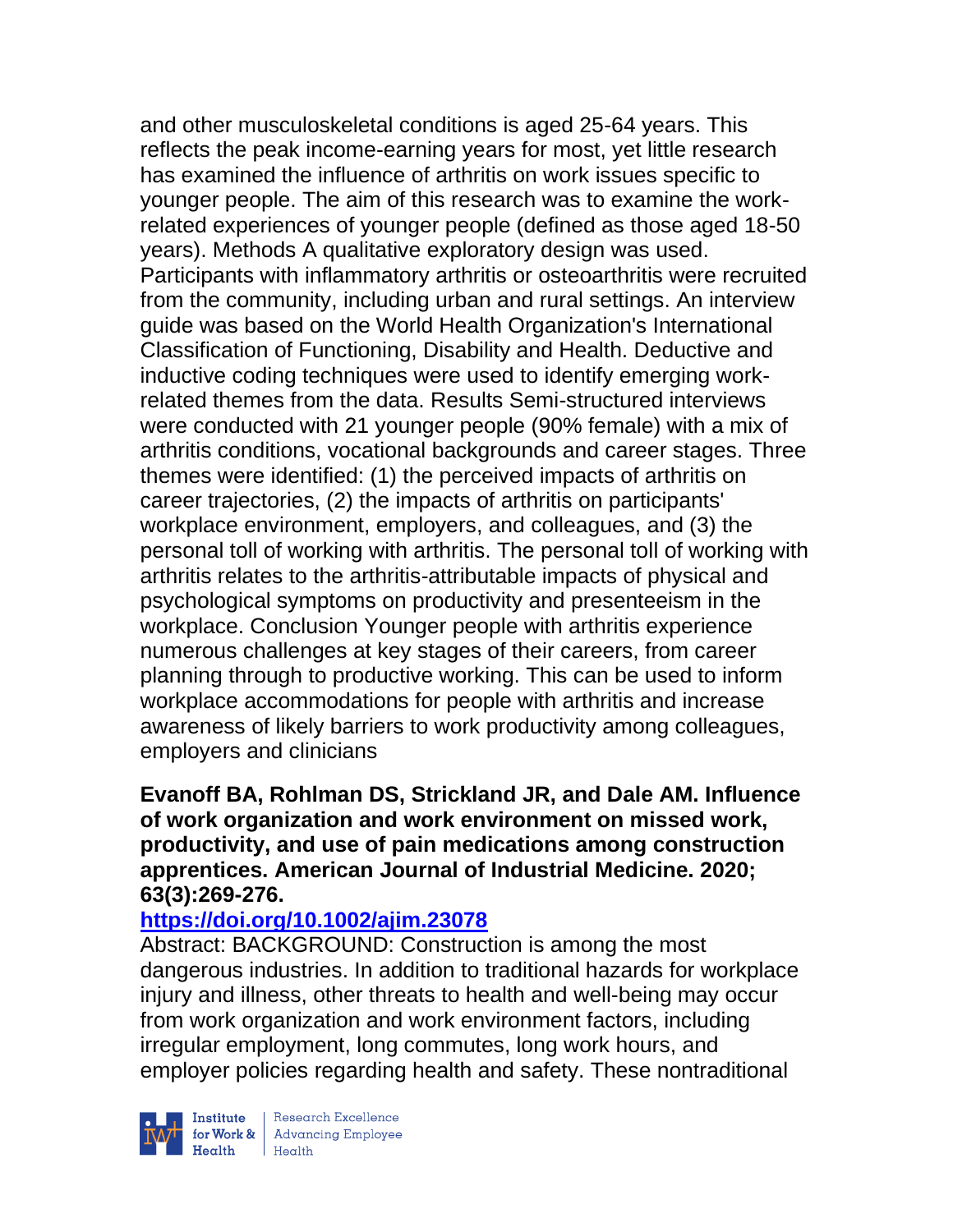hazards may affect work and health outcomes directly, or through effects on health behaviors. The cumulative impacts of both traditional and nontraditional hazards on health-related outcomes among construction workers are largely unknown. METHODS: We conducted a survey among apprentice construction workers to identify relationships between work organization and environmental factors with five outcomes of economic relevance to employers: missed work due to work-related injury, missed work due to any pain or injury, self-reported workability, health-related productivity, and use of prescription medications for pain. RESULTS: A total of 963 surveys were completed (response rate 90%) in this young (mean age 28) working cohort. Multivariate Poisson regression models found associations between the outcomes of interest and multiple work factors, including job strain, safety behaviors of coworkers, and mandatory overtime. Univariate analysis showed additional associations, including precarious work, and supervisor support for safety. CONCLUSIONS: Findings from this cross-sectional study suggest that work organization and environment factors influence health and work outcomes among young construction trade workers. Future work with longitudinal data will examine the hypothesized paths between work factors, health behaviors, health outcomes, and work outcomes

#### **GBD 2016 Occupational Risk Factors Collaborators. Global and regional burden of disease and injury in 2016 arising from occupational exposures: a systematic analysis for the Global Burden of Disease Study 2016. Occupational and Environmental Medicine. 2020; 77(3):133-141.**

**<https://doi.org/10.1136/oemed-2019-106008> [open access]** Abstract: OBJECTIVES: This study provides an overview of the influence of occupational risk factors on the global burden of disease as estimated by the occupational component of the Global Burden of Disease (GBD) 2016 study. METHODS: The GBD 2016 study estimated the burden in terms of deaths and disability-adjusted life years (DALYs) arising from the effects of occupational risk factors (carcinogens; asthmagens; particulate matter, gases and fumes (PMGF); secondhand smoke (SHS); noise; ergonomic risk factors for low back pain; risk factors for injury). A population attributable fraction (PAF) approach was used for most risk factors. RESULTS: In 2016,



 $\begin{tabular}{|l|} Institute & Research Excellence \\ \hline for Work & Advancing Employee \\ Health & Health \\ \end{tabular}$ | Research Excellence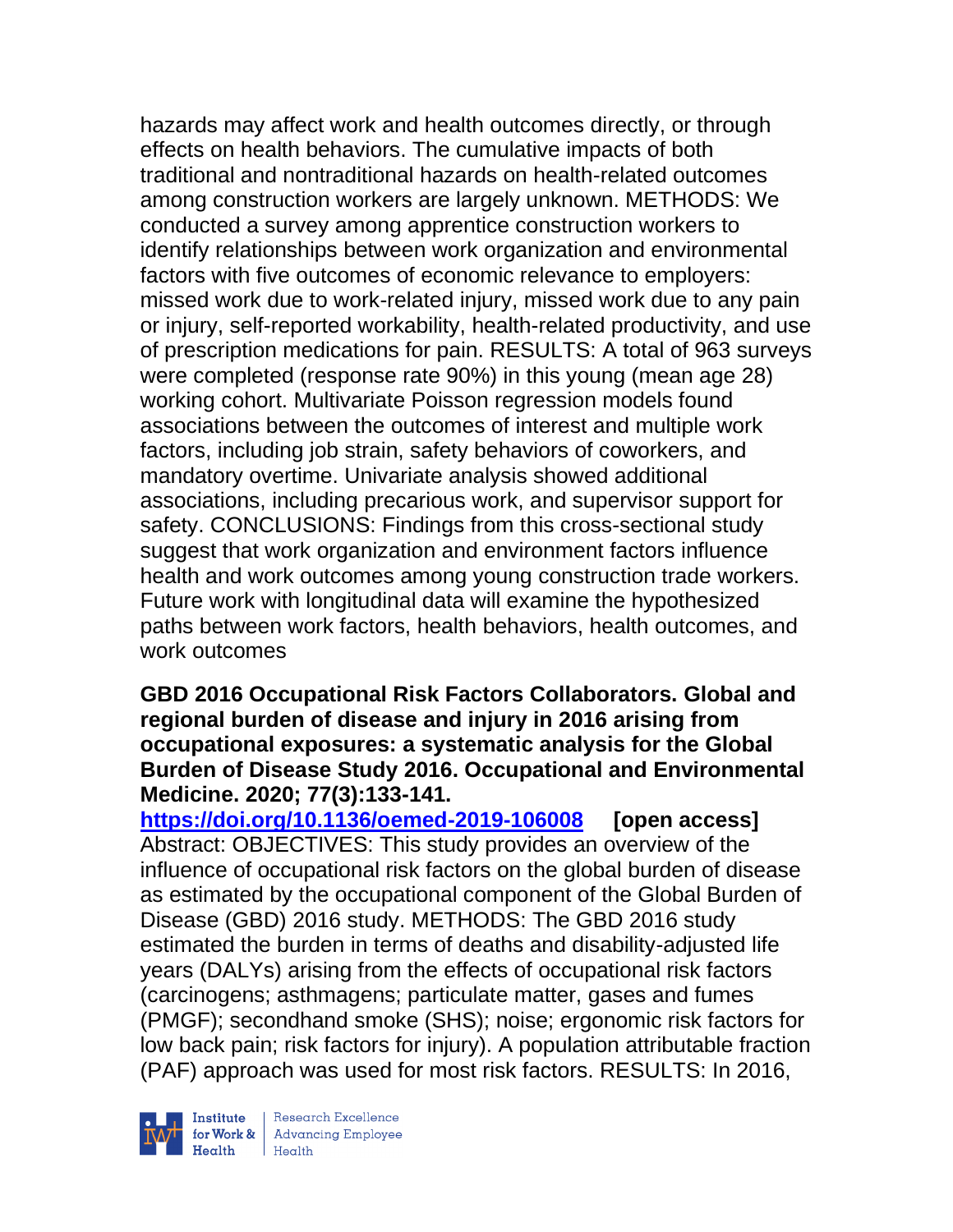globally, an estimated 1.53 (95% uncertainty interval 1.39-1.68) million deaths and 76.1 (66.3-86.3) million DALYs were attributable to the included occupational risk factors, accounting for 2.8% of deaths and 3.2% of DALYs from all causes. Most deaths were attributable to PMGF, carcinogens (particularly asbestos), injury risk factors and SHS. Most DALYs were attributable to injury risk factors and ergonomic exposures. Men and persons 55 years or older were most affected. PAFs ranged from 26.8% for low back pain from ergonomic risk factors and 19.6% for hearing loss from noise to 3.4% for carcinogens. DALYs per capita were highest in Oceania, Southeast Asia and Central sub-Saharan Africa. On a per capita basis, between 1990 and 2016 there was an overall decrease of about 31% in deaths and 25% in DALYs. CONCLUSIONS: Occupational exposures continue to cause an important health burden worldwide, justifying the need for ongoing prevention and control initiatives

# **Related Articles**

**GBD 2016 Occupational Carcinogens Collaborators. Global and regional burden of cancer in 2016 arising from occupational exposure to selected carcinogens: a systematic analysis for the Global Burden of Disease Study 2016. Occupational and Environmental Medicine. 2020; 77(3):151-159.** 

# **<https://doi.org/10.1136/oemed-2019-106012> [open access]**

Abstract: OBJECTIVES: This study provides a detailed analysis of the global and regional burden of cancer due to occupational carcinogens from the Global Burden of Disease 2016 study. METHODS: The burden of cancer due to 14 International Agency for Research on Cancer Group 1 occupational carcinogens was estimated using the population attributable fraction, based on past population exposure prevalence and relative risks from the literature. The results were used to calculate attributable deaths and disability-adjusted life years (DALYs). RESULTS: There were an estimated 349 000 (95% Uncertainty Interval 269 000 to 427 000) deaths and 7.2 (5.8 to 8.6) million DALYs in 2016 due to exposure to the included occupational carcinogens-3.9% (3.2% to 4.6%) of all cancer

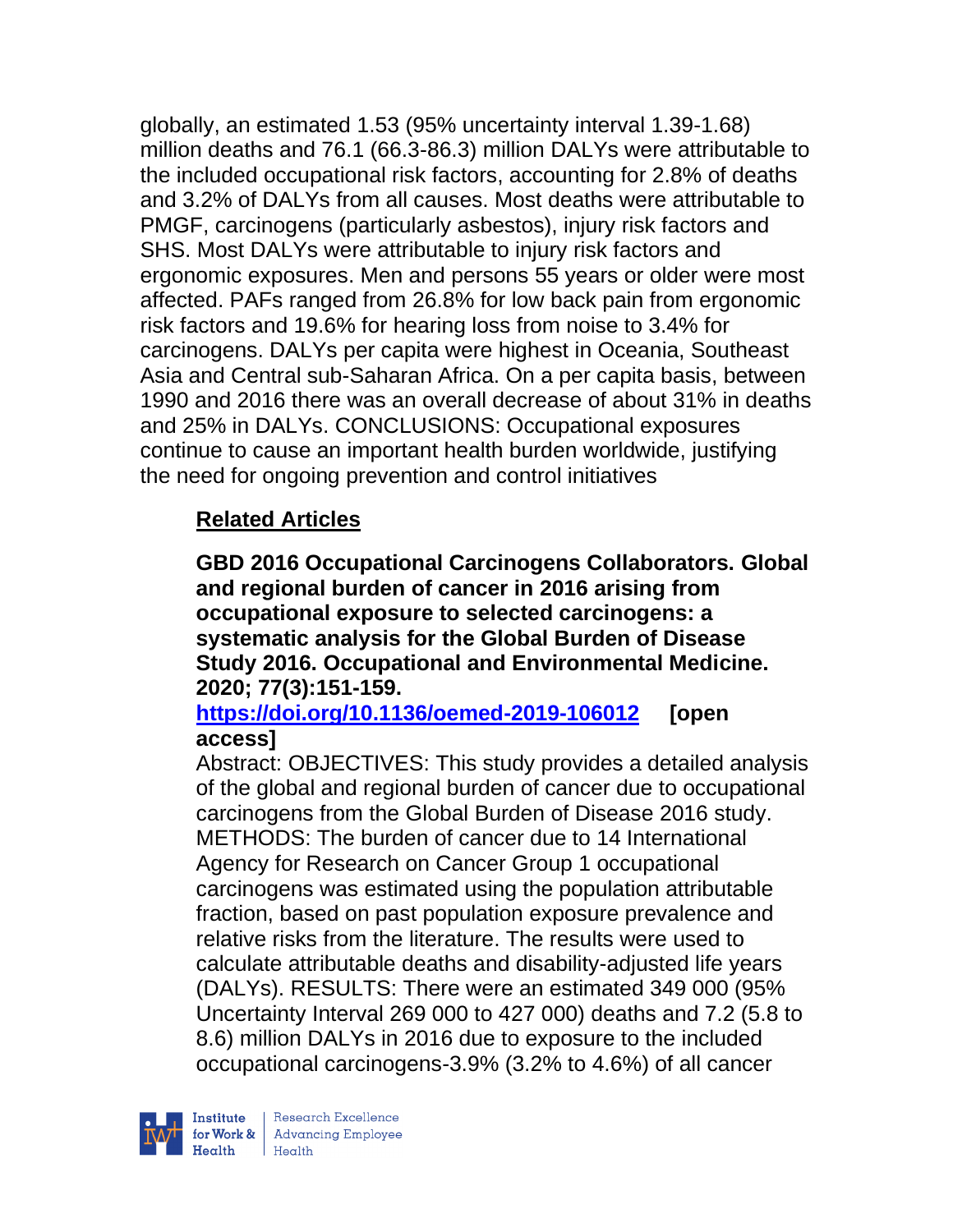deaths and 3.4% (2.7% to 4.0%) of all cancer DALYs; 79% of deaths were of males and 88% were of people aged 55 -79 years. Lung cancer accounted for 86% of the deaths, mesothelioma for 7.9% and laryngeal cancer for 2.1%. Asbestos was responsible for the largest number of deaths due to occupational carcinogens (63%); other important risk factors were secondhand smoke (14%), silica (14%) and diesel engine exhaust (5%). The highest mortality rates were in high-income regions, largely due to asbestos-related cancers, whereas in other regions cancer deaths from secondhand smoke, silica and diesel engine exhaust were more prominent. From 1990 to 2016, there was a decrease in the rate for deaths (-10%) and DALYs (-15%) due to exposure to occupational carcinogens. CONCLUSIONS: Work-related carcinogens are responsible for considerable disease burden worldwide. The results provide guidance for prevention and control initiatives

#### **GBD 2016 Occupational Chronic Respiratory Risk Factors Collaborators. Global and regional burden of chronic respiratory disease in 2016 arising from non-infectious airborne occupational exposures: a systematic analysis for the Global Burden of Disease Study 2016. Occupational and Environmental Medicine. 2020; 77(3):142-150. <https://doi.org/10.1136/oemed-2019-106013> [open access]**

Abstract: OBJECTIVES: This paper presents detailed analysis of the global and regional burden of chronic respiratory disease arising from occupational airborne exposures, as estimated in the Global Burden of Disease 2016 study. METHODS: The burden of chronic obstructive pulmonary disease (COPD) due to occupational exposure to particulate matter, gases and fumes, and secondhand smoke, and the burden of asthma resulting from occupational exposure to asthmagens, was estimated using the population attributable fraction (PAF), calculated using exposure prevalence and relative risks from the literature. PAFs were applied to the number of deaths and disability-adjusted life years (DALYs) for COPD and asthma. Pneumoconioses were estimated directly from cause of death data. Age-standardised rates were based only on persons aged



| Research Excellence for Work & Advancing Employee  $H$ ealth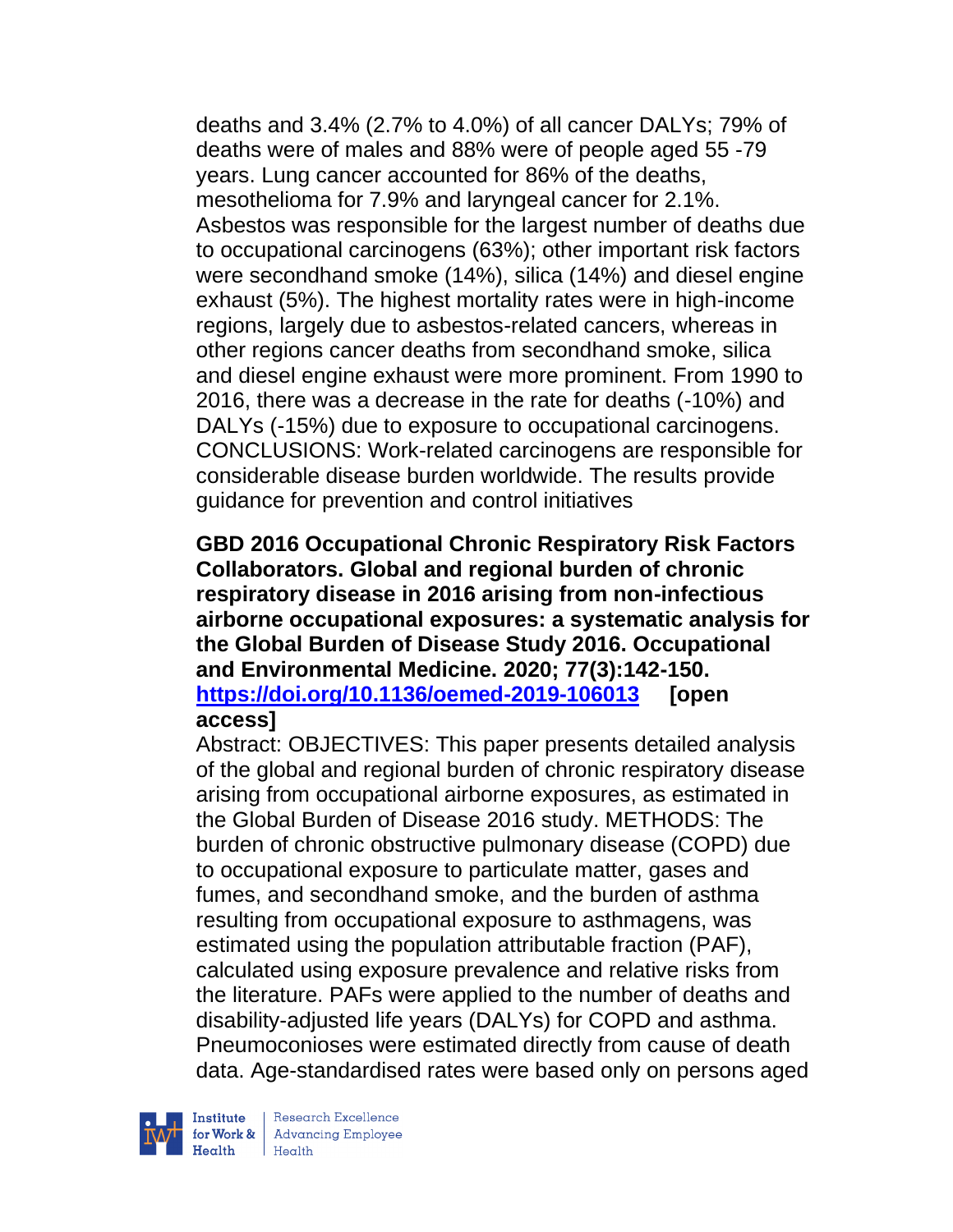15 years and above. RESULTS: The estimated PAFs (based on DALYs) were 17% (95% uncertainty interval (UI) 14%-20%) for COPD and 10% (95% UI 9%-11%) for asthma. There were estimated to be 519 000 (95% UI 441,000-609,000) deaths from chronic respiratory disease in 2016 due to occupational airborne risk factors (COPD: 460,100 [95% UI 382,000- 551,000]; asthma: 37,600 [95% UI 28,400-47,900]; pneumoconioses: 21,500 [95% UI 17,900-25,400]. The equivalent overall burden estimate was 13.6 million (95% UI 11.9-15.5 million); DALYs (COPD: 10.7 [95% UI 9.0-12.5] million; asthma: 2.3 [95% UI 1.9-2.9] million; pneumoconioses: 0.58 [95% UI 0.46-0.67] million). Rates were highest in males; older persons and mainly in Oceania, Asia and sub-Saharan Africa; and decreased from 1990 to 2016. CONCLUSIONS: Workplace exposures resulting in COPD, asthma and pneumoconiosis continue to be important contributors to the burden of disease in all regions of the world. This should be reducible through improved prevention and control of relevant exposures

### **Haslam C, Kazi A, and Duncan M. Process evaluation of a tailored workplace intervention designed to promote sustainable working in a rapidly changing world. Ergonomics. 2020; 63(3):253-262.**

# **<https://doi.org/10.1080/00140139.2019.1614212>**

Abstract: Increasing numbers of people are employed in sedentary occupations, spending large amounts of time sitting at work which is detrimental to health and wellbeing. Evidence-based guidance is required to intervene to reduce sedentary behaviour, encourage physical activity and promote sustainable working. This article presents a process evaluation of a successful workplace intervention Walking Works Wonders, shown to be effective in improving health, job satisfaction and motivation (Haslam et al. 2018). In this qualitative process evaluation employees reported an increased awareness of their sedentary time and they particularly valued the monitoring of activity using pedometers. They described changes to their working and leisure time activity to accumulate more steps. Participants reported improved physiological and psychological health outcomes, improved working relations with colleagues, changes in dietary



Institute Research Excellence<br>
for Work & Advancing Employee<br>
Health<br>
Health  $\text{Health}$   $\text{Health}$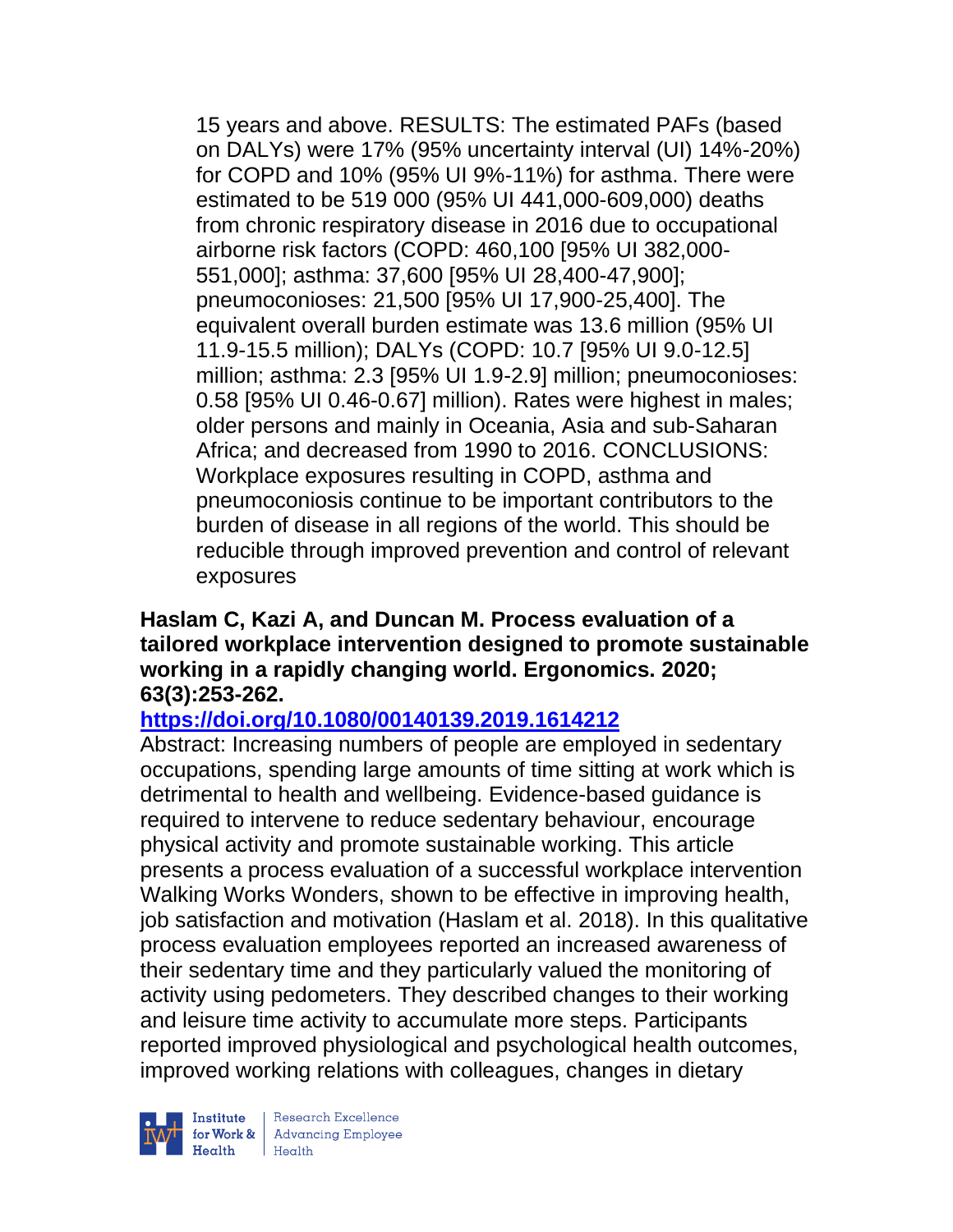behaviour and involving their families in physical activity. The results highlight elements of the intervention that encouraged healthy and more sustainable working practices.Practitioner summary: This study provides the employees' perspective on the effective elements of a workplace intervention which encouraged physical activity and reduced sitting time. The results offer valuable insights for practitioners aiming to develop interventions to improve health and facilitate more sustainable working practices in a rapidly changing world of work.Abbreviations: BMI: body mass index; PDF: portable document format

### **Hesketh M, Wuellner S, Robinson A, Adams D, Smith C, and Bonauto D. Heat related illness among workers in Washington State: a descriptive study using workers' compensation claims, 2006-2017. American Journal of Industrial Medicine. 2020; 63(4):300-311.**

### **<https://doi.org/10.1002/ajim.23092>**

Abstract: BACKGROUND: Heat related illness (HRI) places a significant burden on the health and safety of working populations and its impacts will likely increase with climate change. The aim of this study was to characterize the demographic and occupational characteristics of Washington workers who suffered from HRI from 2006 to 2017 using workers' compensation claims data. METHODS: We used Washington workers' compensation data linked to weather station data to identify cases of work-related HRI. We utilized Occupational Injury and Illness Classification System codes, International Classification of Diseases 9/10 codes, and medical review to identify accepted and rejected Washington State (WA) workers' compensation claims for HRI from 2006 to 2017. We estimated rates of HRI by industry and evaluated patterns by ambient temperature. RESULTS: We detected 918 confirmed Washington workers' compensation HRI claims from 2006 to 2017, 654 were accepted and 264 were rejected. Public Administration had the highest third quarter rate (131.3 per 100 000 full time employees [FTE]), followed by Agriculture, Forestry, Fishing, and Hunting (102.6 per 100 000 FTE). The median maximum daytime temperature was below the Washington heat rule threshold for 45% of the accepted HRI claims. Latinos were estimated to be overrepresented in HRI cases. CONCLUSION: The WA heat rule threshold may not be

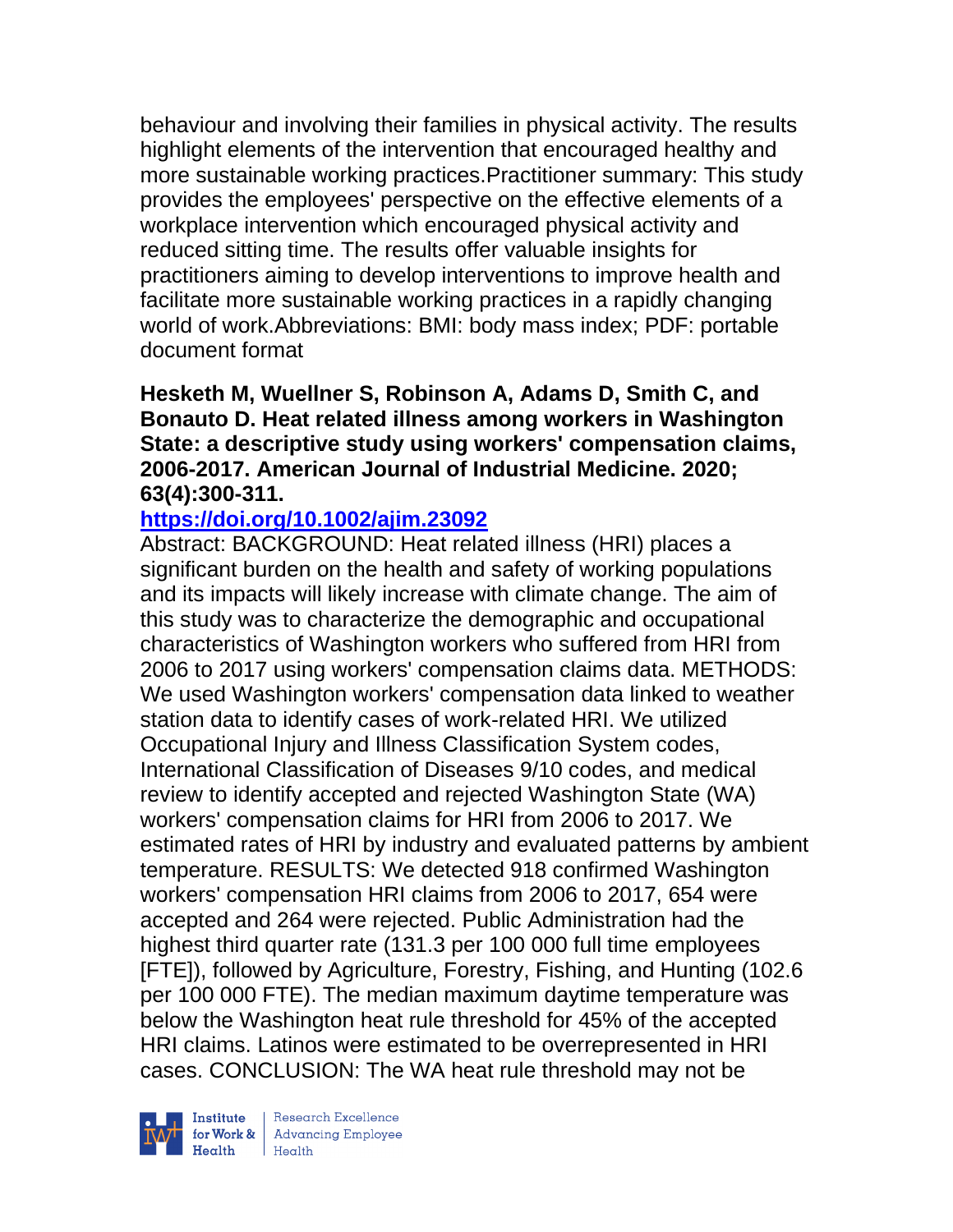adequately protecting workers and racial disparities are present in occupational HRI. Employers should take additional precautions to prevent HRI depending on the intensity of heat exposure. States without heat rules and with large industry sectors disproportionately affected by HRI should consider regulations to protect outdoor workers in the face of more frequent and extreme heat waves

**Ibrahim N, Thompson D, Nixdorf R, Kalha J, Mpango R, Moran G, et al. A systematic review of influences on implementation of peer support work for adults with mental health problems. Social Psychiatry and Psychiatric Epidemiology. 2020; 55(3):285-293. <https://doi.org/10.1007/s00127-019-01739-1> [open access]**  Abstract: PURPOSE: The evidence base for peer support work in mental health is established, yet implementation remains a challenge. The aim of this systematic review was to identify influences which facilitate or are barriers to implementation of mental health peer support work. METHODS: Data sources comprised online databases  $(n = 11)$ , journal table of contents  $(n = 2)$ , conference proceedings  $(n = 11)$  $= 18$ ), peer support websites (n = 2), expert consultation (n = 38) and forward and backward citation tracking. Publications were included if they reported on implementation facilitators or barriers for formal face-to-face peer support work with adults with a mental health problem, and were available in English, French, German, Hebrew, Luganda, Spanish or Swahili. Data were analysed using narrative synthesis. A six-site international survey [Germany (2 sites), India, Israel, Tanzania, Uganda] using a measure based on the strongest influences was conducted. The review protocol was pre-registered (Prospero: CRD42018094838). RESULTS: The search strategy identified 5813 publications, of which 53 were included. Fourteen implementation influences were identified, notably organisational culture (reported by 53% of papers), training (42%) and role definition (40%). Ratings on a measure using these influences demonstrated preliminary evidence for the convergent and discriminant validity of the identified influences. CONCLUSION: The identified influences provide a guide to implementation of peer support. For services developing a peer support service, organisational culture including role support (training, role clarity, resourcing and access to a peer network) and staff attitudes need to be considered. The identified

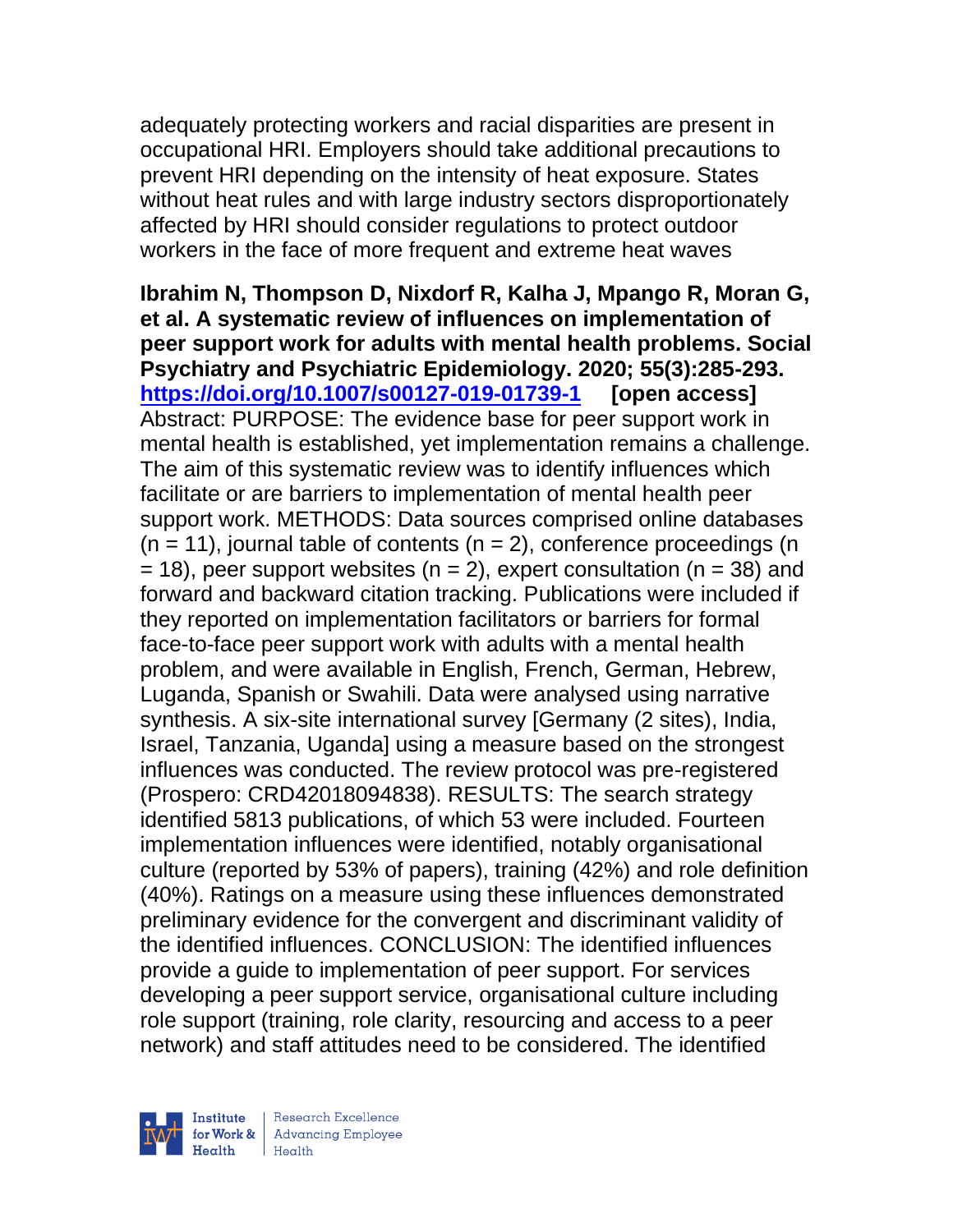influences provide a theory base to prepare research sites for implementing peer support worker interventions

### **Latimer E, Bordeleau F, Methot C, Barrie T, Ferkranus A, Lurie S, et al. Implementation of supported employment in the context of a national Canadian program: facilitators, barriers and strategies. Psychiatric Rehabilitation Journal. 2020; 43(1):2-8. <https://doi.org/10.1037/prj0000355>**

Abstract: OBJECTIVE: To describe facilitators, barriers, and strategies to implementation of the Canadian national At Work/Au travail program. This program funded supported employment services, following some of the principles of the Individual Placement and Support (IPS) model, in 12 sites across Canada. METHOD: We conducted on-site individual interviews (12) and focus groups (15) with 35 employment support workers, 12 team supervisors or managers, and 10 directors or CEOs. Interview summaries were created and coded using thematic analysis techniques. Codes were then distilled into themes grouping prominent barriers and facilitators to implementation. RESULTS: Four themes emerged: (i) national program structure: Flexible eligibility criteria and flexibility in use of subsidy funds were perceived as generally helpful, although there were difficulties associated with communication around noneligibility decisions and outcome targets; (ii) training and reinforcement: The support provided to sites was generally thought to be an important facilitator, especially when more intensive. Several participants viewed the online IPS training as a facilitator; (iii) external factors: Rules concerning impacts of employment earnings on benefits could be viewed as a barrier; and (iv) internal factors: Facilitators included strong leadership, positive staff attitudes, and larger program size. Several participants reported staff resistance as a barrier. CONCLUSIONS AND IMPLICATIONS FOR PRACTICE: Several features of the national program structure and leadership emerged that could be maintained if the program were extended elsewhere. The flexibility allowed for spending of wage subsidy funds, as well as the provision of more intensive training, were both perceived as potential enhancements to an eventual expansion of the program. (PsycINFO Database Record (c) 2020 APA, all rights reserved)



| Research Excellence for Work & Advancing Employee<br>Health Health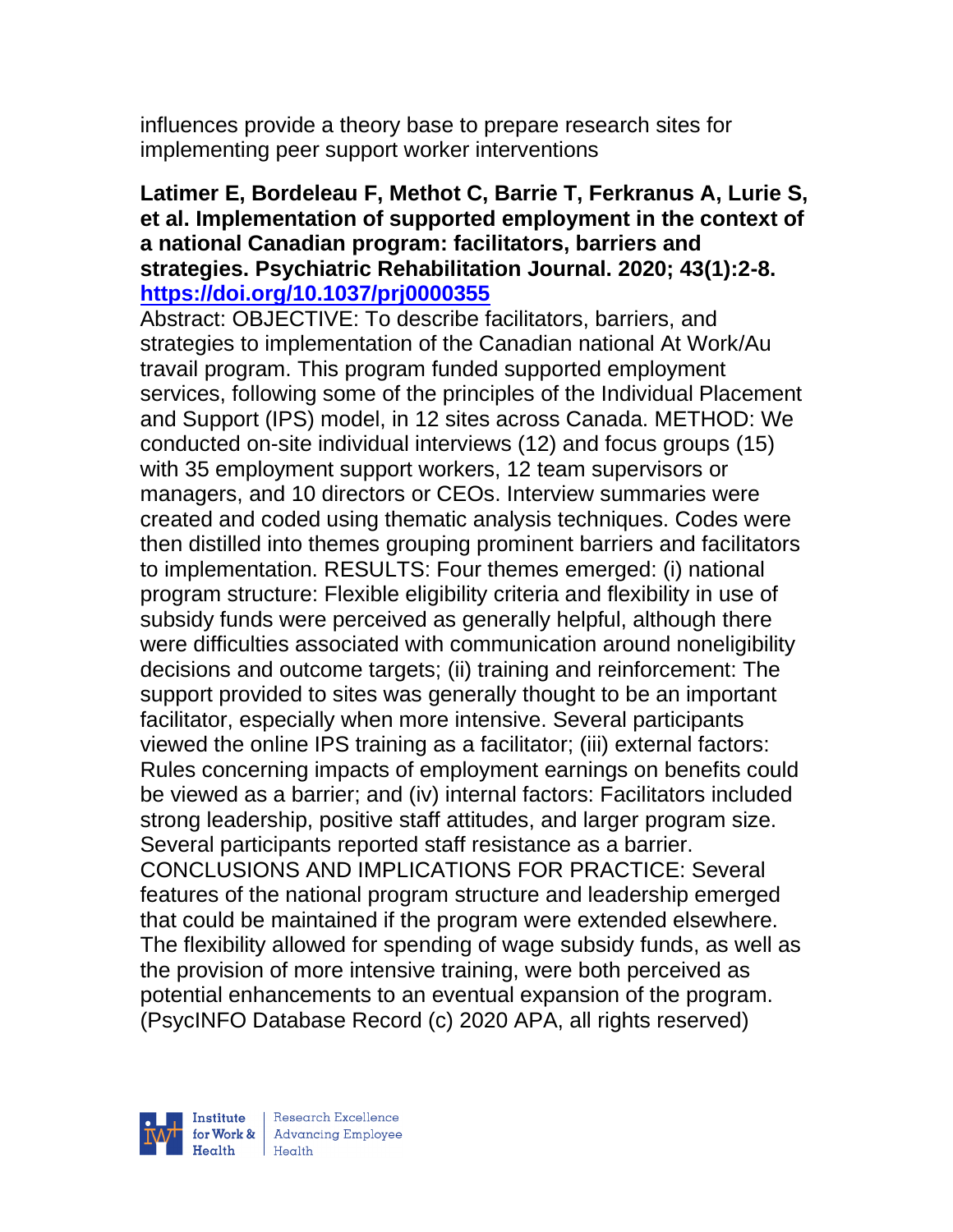#### **Moreira-Silva I, Azevedo J, Rodrigues S, Seixas A, and Jorge M. Predicting musculoskeletal symptoms in workers of a manufacturing company. International Journal of Occupational Safety & Ergonomics. 2020; [epub ahead of print]. <https://doi.org/10.1080/10803548.2019.1693112>**

Abstract: Background. Musculoskeletal symptoms are the leading factor responsible for sickness absence. Factors associated with the development of musculoskeletal symptoms must be identified and addressed. Objective. To investigate the 7-day prevalence of musculoskeletal symptoms by body regions, and assess the contribution of individual, lifestyle and occupational risk factors to the development of musculoskeletal disorders. Methods. The sample comprised 202 white-collar and blue-collar workers. Musculoskeletal symptoms were assessed with the Nordic questionnaire, and physical activity level and sitting time with the international physical activity questionnaire. Statistical analyses were conducted to assess the associations between individual, lifestyle and occupational category factors and musculoskeletal symptoms. Results. The 7-day prevalence of work-related musculoskeletal symptoms was 41.6% (n = 84). The highest prevalence of symptoms was reported in the lower back (18.8%), followed by the wrists/hands (17.3%), neck (15.8%), shoulder (15.3%) and ankles/feet (11.4%). A significant association was found between reporting musculoskeletal symptoms and work category. In addition, musculoskeletal symptoms were reported more often by older workers. Work category was a significant predictor of pain in the lower back and shoulder regions, and gender was a significant predictor for neck pain. Conclusions. Our results emphasize the need for worksite interventions to prevent musculoskeletal symptoms in this population

#### **Nicholas MK, Asghari A, Sharpe L, Beeston L, Brooker C, Glare P, et al. Reducing the use of opioids by patients with chronic pain: an effectiveness study with long-term follow-up. Pain. 2020; 161(3):509-519.**

# **<https://doi.org/10.1097/j.pain.0000000000001763>**

Abstract: This study addresses the problem of long-term opioid use by chronic pain patients. The study involved a secondary analysis of unanalyzed data from a published study of 2 versions of cognitivebehavioural therapy-based interdisciplinary treatment for chronic



 $\begin{tabular}{|l|} Institute & Research Excellence \\ \hline for Work & Advancing Employee \\ Health & Health \\ \end{tabular}$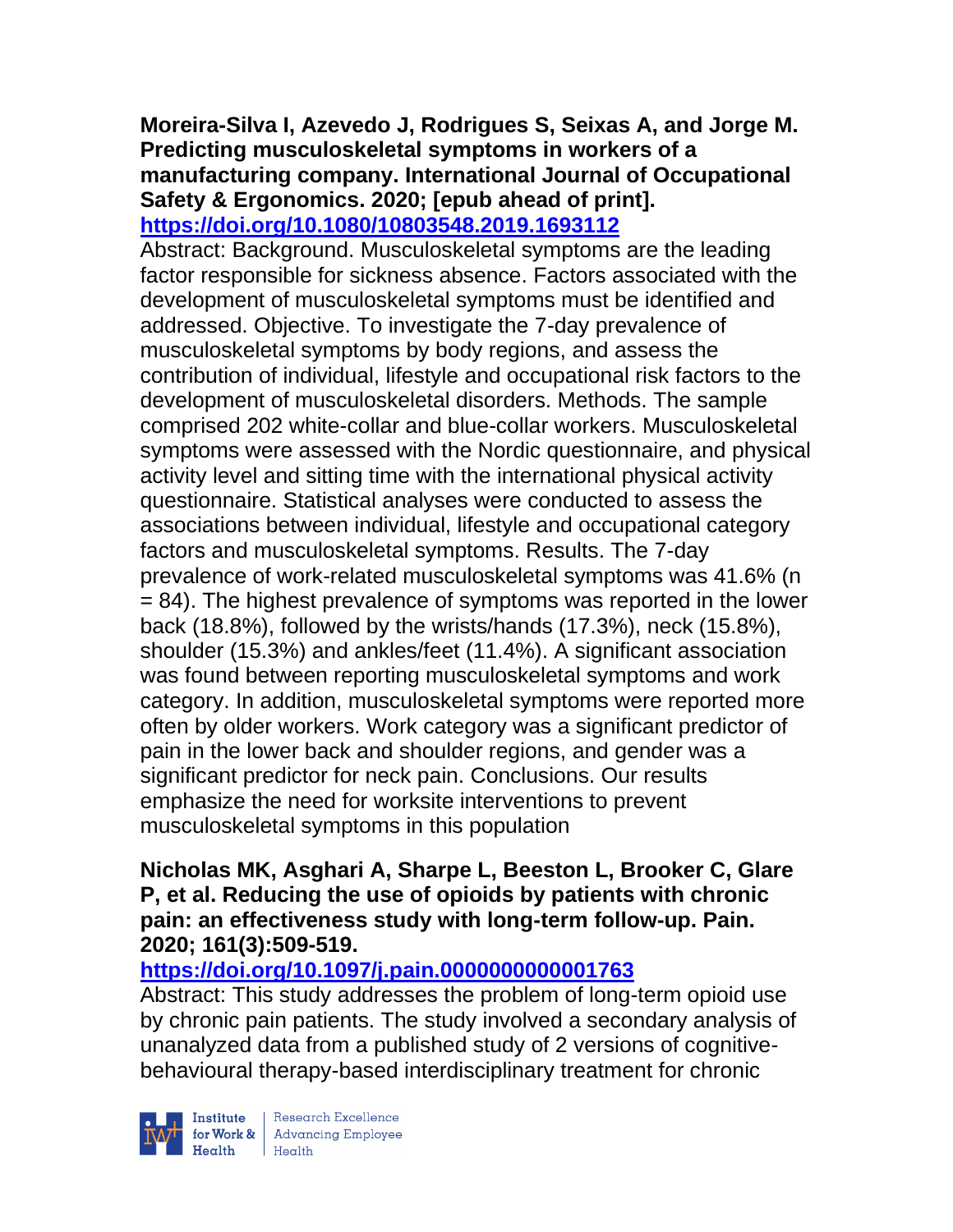pain. In this study, we examined whether the use of opioids by 140 chronic pain patients could be ceased sustainably over 12 months after participation in the comprehensive interdisciplinary pain management program aimed at enhancing pain self-management. On admission to the treatment, there were no significant differences between those patients taking or not taking opioids on usual pain, pain interference in daily activities, pain-related disability, depression severity, as well as in pain cognitions. After the treatment, the use of opioids was significantly reduced, both in numbers taking any and in mean doses, and these gains were maintained over the 12-month follow-up. Finally, cessation of opioids during treatment was associated with more substantial and consistent improvements in usual pain, depression severity, pain interference, pain-related disability, and pain cognitions, relative to those who reduced their opioids but did not cease them. These findings support the idea of using training in pain self-management strategies as a viable alternative to long-term opioid use by patients with chronic pain

**Osca A and Lopez-Araujo B. Work stress, personality and occupational accidents: should we expect differences between men and women? Safety Science. 2020; 124:104582. <https://doi.org/10.1016/j.ssci.2019.104582>** 

#### **Payne N and Kinman G. Job demands, resources and workrelated well-being in UK firefighters. Occupational Medicine. 2019; 69(8-9):604-609.**

**<https://doi.org/10.1093/occmed/kqz167> [open access]**  Abstract: BACKGROUND: There is evidence that firefighters are at risk of work-related stress and mental health problems, but little is known about the organizational hazards they experience. Insight is needed into the work-related factors that are most likely to threaten or protect their work-related well-being. AIMS: To identify levels of job demands and resources (including demands relating to workload, work patterns and the working environment, relationship conflicts, control, support, role clarity and change management) among firefighters, and to use a job demands-resources framework to examine their impacts on work-related well-being. The role played by recovery strategies in predicting work-related well-being was also considered. METHODS: Job demands and resources were assessed

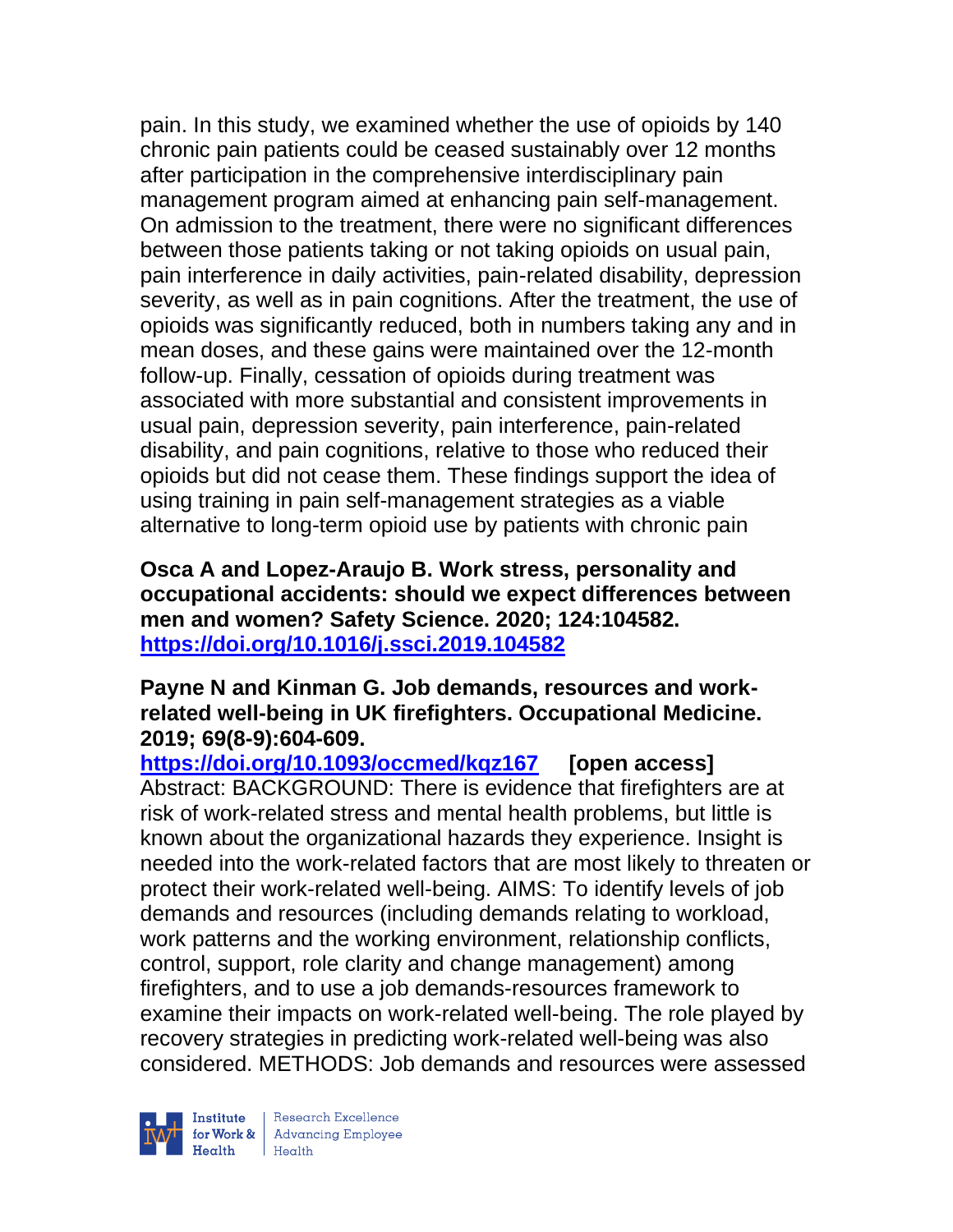by the Health & Safety Executive (HSE) Management Standards Indicator Tool. Validated scales measured recovery strategies (detachment, affective rumination and problem-solving pondering) and work-related well-being (anxiety-contentment and depressionenthusiasm). The impact of job demands, resources and recovery strategies was tested by multiple linear regression. RESULTS: The sample comprised 909 firefighters across seven Fire and Rescue Services in the UK (85% male). Levels of job demands and resources did not meet HSE benchmarks. The main risk factors for poor workrelated well-being were relationship conflicts and affective rumination, but resources such as role clarity and job control and the use of problem-solving pondering and detachment were beneficial. CONCLUSIONS: Interventions that aim to reduce relationship conflicts at work and promote problem-solving rather than affective rumination, and detachment from work when off-duty, are likely to improve work-related well-being. Attention to enhancing job resources may also be beneficial

### **Rydz E, Arrandale VH, and Peters CE. Population-level estimates of workplace exposure to secondhand smoke in Canada. Canadian Journal of Public Health. 2020; 111(1):125-133. <https://doi.org/10.17269/s41997-019-00252-x>**

Abstract: OBJECTIVES: Secondhand smoke (SHS) is a known lung carcinogen that is also associated with cardiovascular disease and premature death. An important source of exposure to SHS is the workplace. In the past, efforts have been made to reduce workplace SHS exposure across Canada, with corresponding benefits to public health. This study estimated the number of workers exposed to SHS in Canada in 2006 and 2016 and their level of exposure. METHODS: The proportion of workers exposed to SHS and the proportion of workers reporting specific workplace smoking restrictions by occupation and province, acquired from the 2007-2009 and 2010- 2012 Canadian Tobacco Use Monitoring Surveys, were applied to 2006 and 2016 Canadian census data to estimate population-level exposure. Workers were assigned to exposure levels (possible, moderate, high) using workplace smoking restrictions. Only moderately and highly exposed workers were considered exposed. RESULTS: The number of exposed workers decreased by 20% from 520,000 in 2006 to 418,000 in 2016. Workers were equally split



 $\begin{tabular}{|l|} Institute & Research Excellence \\ \hline for Work & Advancing Employee \\ Health & Health \\ \end{tabular}$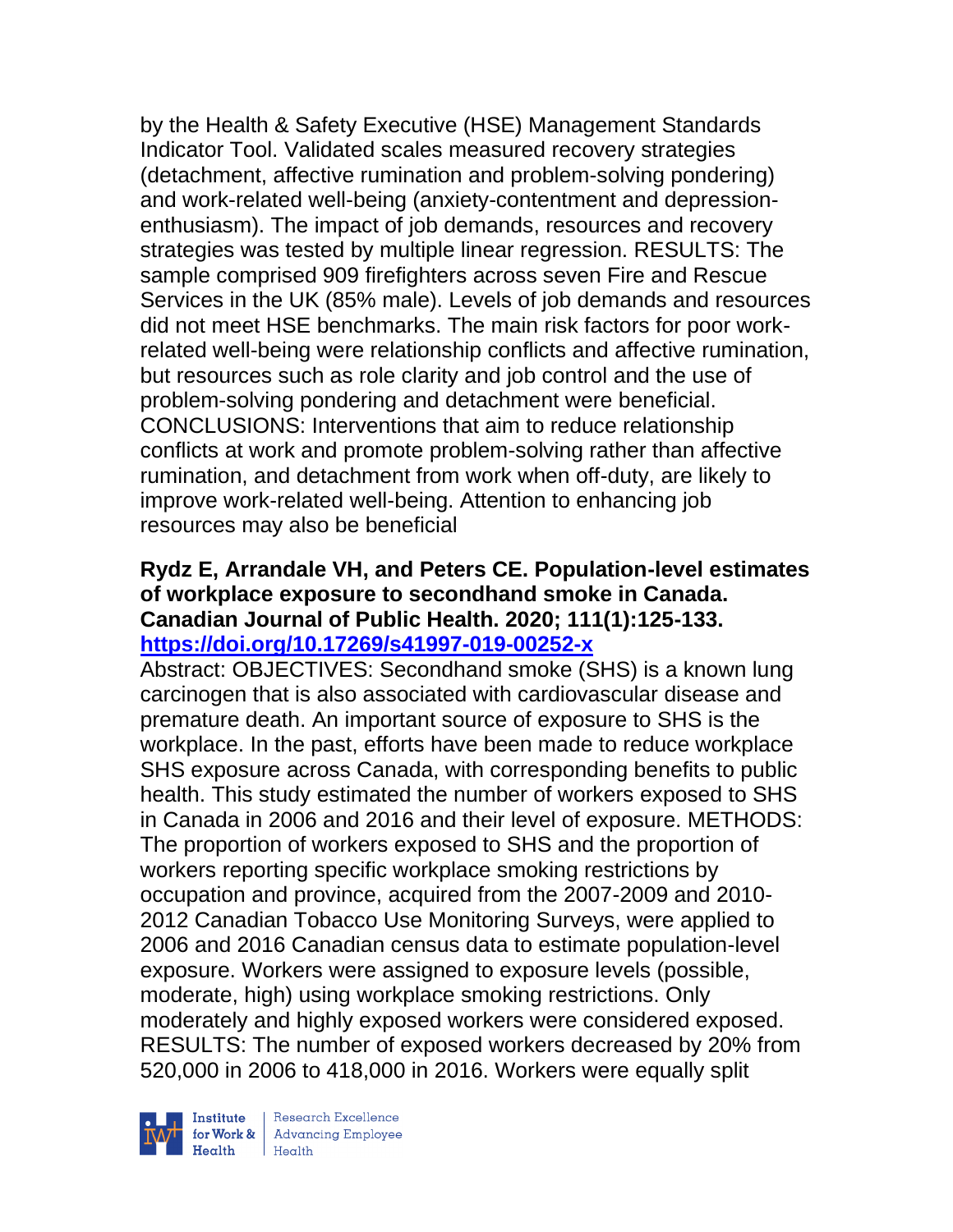between moderate and high exposure groups. Trades, transport and equipment operators, and workers in primary industry had the highest rates of overall exposure. The proportion of workers exposed varied by province, with the lowest rates in Ontario (approximately 2% in both years), and the highest in Saskatchewan in 2006 (6%) and Newfoundland in 2016 (4%). CONCLUSION: Workplace SHS exposure persists. The findings can help prioritize high-risk groups for interventions and inform studies of the burden of occupational disease. Further characterization of exposure is needed to better inform enforcement and prevention

### **Sheehan LR, Lane TJ, and Collie A. The impact of income sources on financial stress in workers' compensation claimants. Journal of Occupational Rehabilitation. 2020; [epub ahead of print].**

# **<https://doi.org/10.1007/s10926-020-09883-1>**

Abstract: PURPOSE: Workers' compensation schemes usually recompense workers below their regular wage. This may cause financial stress, which has previously been associated with poorer health and work outcomes after injury. We sought to determine the level of financial stress experienced by injured workers and the influence of post-injury income source on financial stress. METHODS: Analysis of a cross-sectional national survey of 4532 adults who had been injured at work and had at least one day of workers' compensation paid. Financial stress at time of survey was measured on a scale of 1-10 and subsequently dichotomised at the top quartile for further analysis. The effect of current main income source on financial stress, adjusted for demographic and psychosocial confounders, was assessed using logistic regression. RESULTS: Sixty-nine percent of workers whose main income was social assistance or insurance and 54% whose main income was workers' compensation were experiencing financial stress. Relative to wages or salaries, workers with a main income from social assistance or insurance (odds ratio: 3.33, 95% CI 2.22-5.00) and workers' compensation (1.71, 1.31-2.24) had higher odds of financial stress. Workers with a main income of an aged pension or superannuation had lower odds of financial stress (0.52, 0.28-0.97). CONCLUSION: Injured workers receiving workers' compensation or social assistance benefits are vulnerable to increased financial stress. Given the

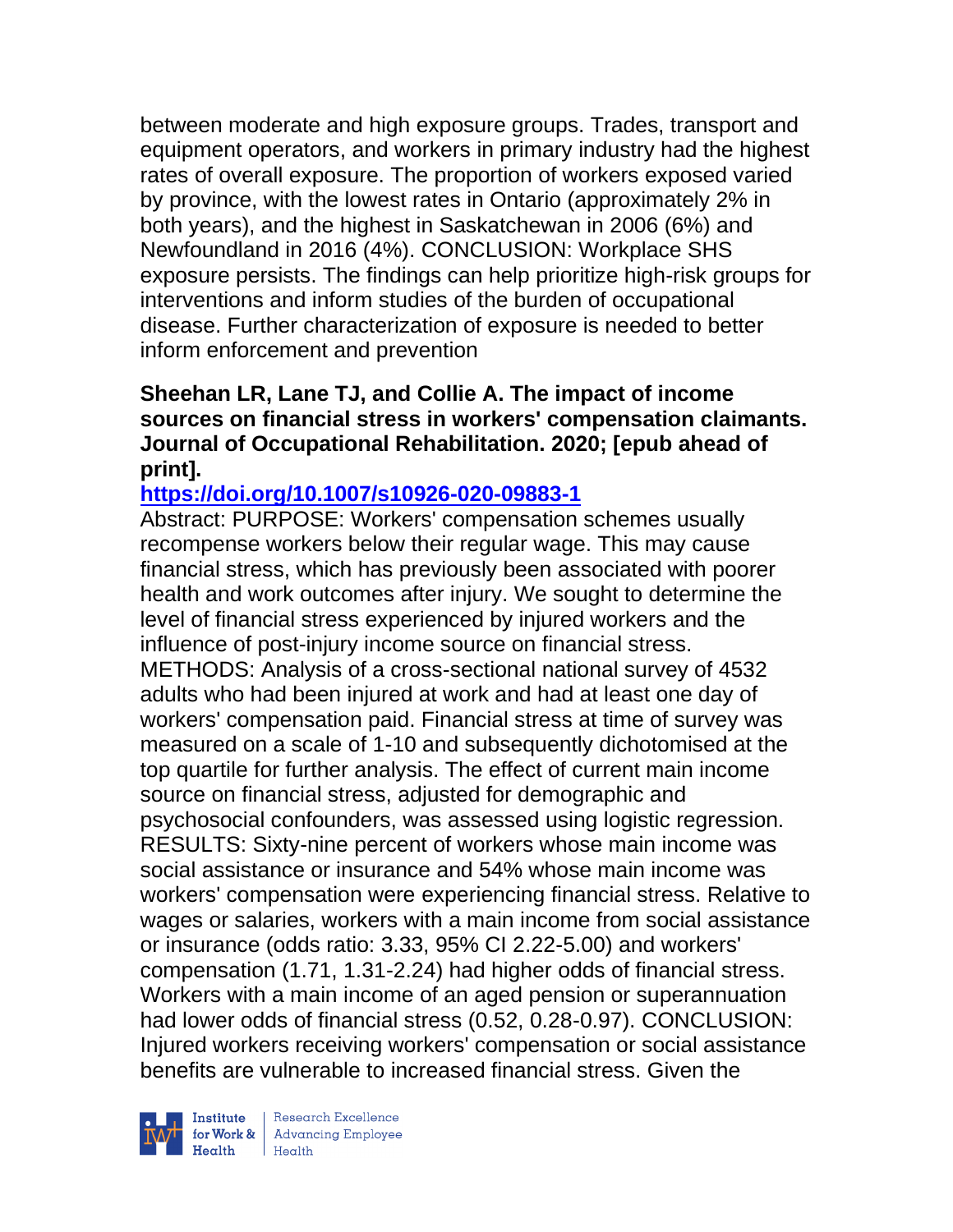potential negative consequences of financial stress on health, particularly mental health, this study suggests the need for careful consideration of income replacement benefits in the design of workers' compensation schemes

**Siler K. Demarcating spectrums of predatory publishing: economic and institutional sources of academic legitimacy. Journal of the Association for Information Science and Technology. 2020; [epub ahead of print]. <https://doi.org/10.1002/asi.24339> [open access]**

**Takada MM, Rocha CH, Neves-Lobo IF, Moreira RR, and Samelli AG. Training in the proper use of earplugs: an objective evaluation. Work. 2020; 65(2):401-407. <https://doi.org/10.3233/WOR-203092>** 

Abstract: BACKGROUND: Discrepancies between attenuation obtained in the laboratory and the field are caused by several factors associated with hearing protection devices (HPDs). The effects of some factors can be minimized with proper training provided to HPD users. OBJECTIVE: To evaluate the effectiveness of an educational intervention for improving the correct use of earplugs as HPDs in workers exposed to occupational noise by using the F-MIRE method and by comparing pre- and post-training attenuation values and pass/fail rates. METHODOLOGY: The personal attenuation ratings (PARs) of two types of earplugs were obtained (140 individuals) using E-A-Rfit equipment. Each HPD was evaluated under two scenarios: first after the user only read the packaging instructions, and then after the user read guidelines and participated in a training program. The results obtained were automatically classified by the software as "Approved" or "Failed". RESULTS: There was a significant posttraining increase in the binaural PAR values for both HPDs. The percentages of passes pre- and post-training showed that training users in the proper fit of the HPD was effective; both types had statistically significant differences. CONCLUSION: This study found a statistically significant increase in PARs and the number of workers passing evaluations after HPD fit training, demonstrating the effectiveness of this educational intervention

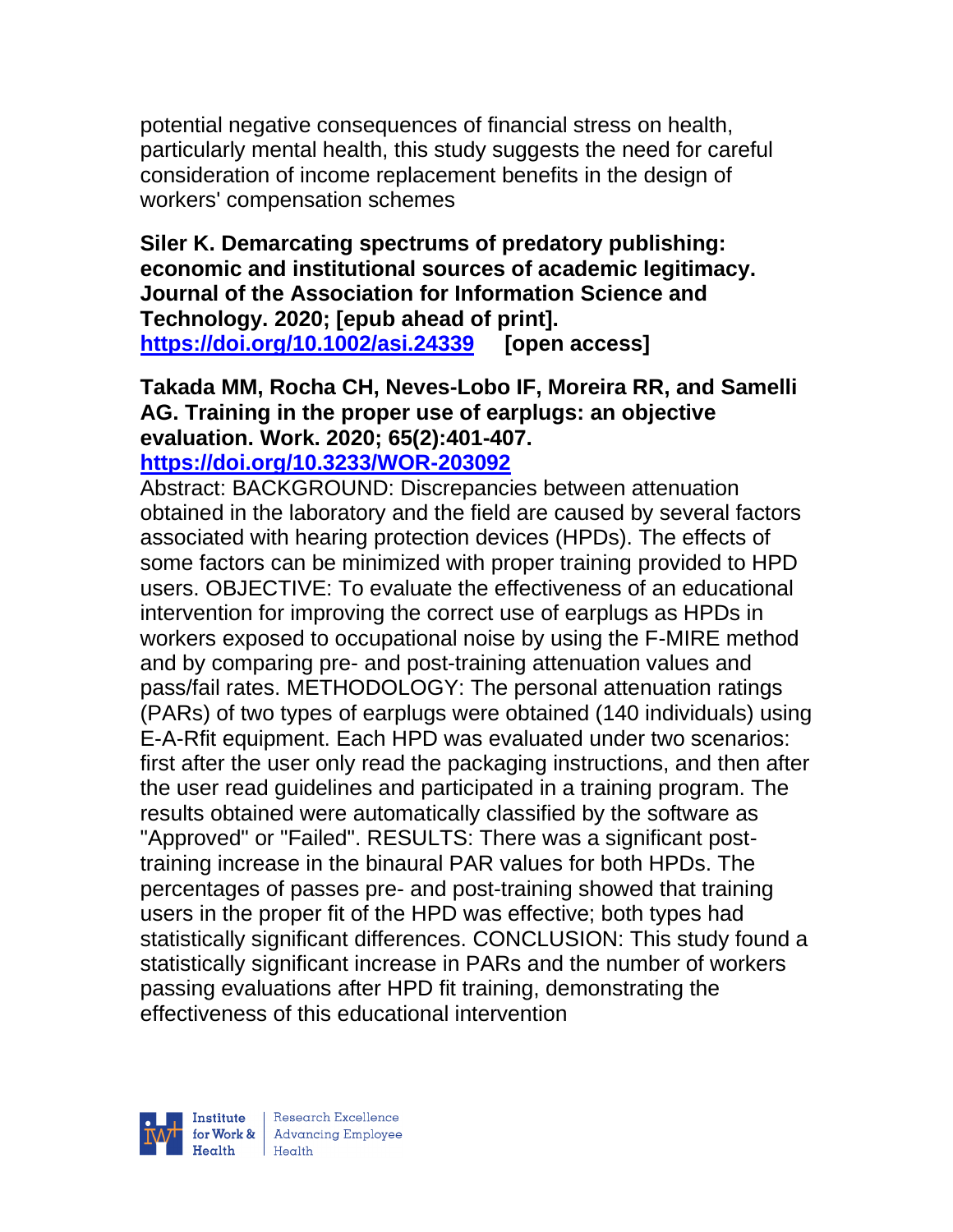### **Waghorn G, Killackey E, Dickson P, Brock L, and Skate C. Evidence-based supported employment for people with psychiatric disabilities in Australia: progress in the past 15 years. Psychiatric Rehabilitation Journal. 2020; 43(1):32-39. <https://doi.org/10.1037/prj0000370>**

Abstract: OBJECTIVE: This report summarizes the major developments in Australia since the first introduction of Individual Placement and Support (IPS) in 2005 in order to outline the current situation and discuss future challenges and opportunities. METHOD: Using an informal snowball sampling method, all those known to be involved in IPS implementations in Australia in the last 5 years were contacted. RESULTS: The program has expanded from 2 full-time employment specialists in 2005 to 87.6 in 2018. The expansion has been most promising in youth mental health where an initial national 14-site trial of IPS was recently expanded to 24 sites. If the trial is successful, IPS may become a core component of a national youth mental health initiative. Expansion in the adult community mental health sector has been constrained by several factors including the low priority for rehabilitation in the public mental health system. On the positive side, the availability of independent technical support from Western Australia means that all new IPS sites can receive expert technical support for program implementation, continuing highfidelity delivery, external fidelity assessment, outcome evaluation, and cohort-based outcome reporting. CONCLUSION AND IMPLICATIONS FOR PRACTICE: The expansion of IPS in the public funded adult mental health sector has not kept pace with progress in the youth mental health sector. There is an urgent need for adult mental health services to cease excluding vocational rehabilitation from treatment, care, and recovery plans. Disability Employment Service contract managers could increase disincentives for providers to adopt high caseloads and low intensity services, at the expense of more intensive evidence-based practices. (PsycINFO Database Record (c) 2020 APA, all rights reserved)

\*IWH authored publications.